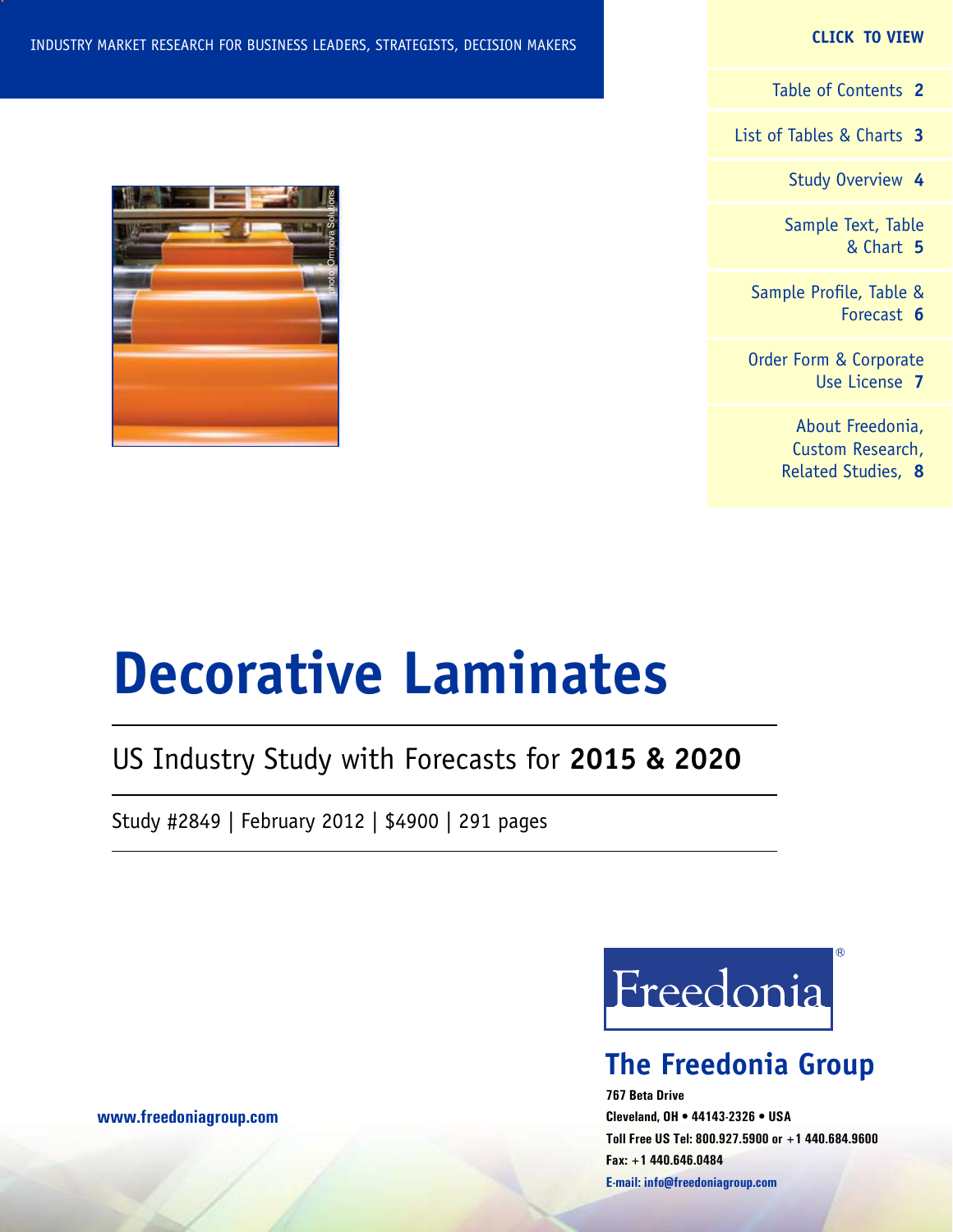# **Decorative Laminates**

US Industry Study with Forecasts for *2015 & 2020*

# Freedonia

# <span id="page-1-0"></span>**Table of Contents**

#### Executive Summary

#### Market EnvironmenT

| Macroeconomic Environment 4           |  |
|---------------------------------------|--|
| Demographic Trends  8                 |  |
| Consumer Spending Environment 12      |  |
| Building Construction Outlook 15      |  |
| Residential Building Construction  17 |  |
| Housing Completions  19               |  |
| Housing Stock 24                      |  |
| Improvements & Repairs 28             |  |
| Nonresidential Building               |  |
| Construction 29                       |  |
| Nonresidential Building Stock 32      |  |
| Nonresidential Building               |  |
| Floor Space  35                       |  |
| Improvement & Repairs 37              |  |
| Competitive Products Overview 38      |  |
|                                       |  |
| Environmental/Other Considerations 43 |  |
| Foreign Trade  47                     |  |
| World Decorative Laminates Market 49  |  |
|                                       |  |

#### RAW MATERIALS & PROCESSES

| Raw Materials 53               |  |
|--------------------------------|--|
|                                |  |
| Phenolic  57                   |  |
| Melamine  58                   |  |
| 0ther Plastics  59             |  |
| Overlays Demand 59             |  |
|                                |  |
| Vinyl Film & Other Overlays 62 |  |
|                                |  |
| Wood Substrates  66            |  |
| Particleboard  68              |  |
| Medium-Density Fiberboard 69   |  |
| Other Substrates 70            |  |
| Manufacturing Processes  71    |  |
| High-Pressure Processes  72    |  |
| Low-Pressure Processes  73     |  |
| Continuous Processes 74        |  |
| Direct Lamination Processes 74 |  |

#### **PRODUCTS**

|--|--|--|

| Low-Pressure Laminates  79  |  |
|-----------------------------|--|
| Low-Basis Weight Papers  83 |  |
| Product Characteristics 84  |  |
| Markets & Suppliers  86     |  |
| Saturated Papers 87         |  |
| Product Characteristics 88  |  |
| Markets & Suppliers  90     |  |
|                             |  |
| Product Characteristics 93  |  |
| Markets & Suppliers  95     |  |
| Decorative Foils  96        |  |
| Product Characteristics 97  |  |
| Markets & Suppliers  99     |  |
| High-Pressure Laminates 100 |  |
| Product Characteristics 102 |  |
| Markets & Suppliers 105     |  |
| Edgebanding  107            |  |
| Product Characteristics108  |  |
| Markets & Suppliers 111     |  |

#### MARKETS

| Cabinet Industry Outlook116    |  |
|--------------------------------|--|
| Competitive Materials 118      |  |
| Decorative Laminates Demand120 |  |
| Decorative Laminates           |  |
| Demand by Type123              |  |
| Decorative Laminates Demand    |  |
| by Market Segment  125         |  |
| Decorative Laminates Demand    |  |
| by Application 127             |  |
|                                |  |
| Furniture Industry Outlook130  |  |
| Competitive Materials 132      |  |
| Decorative Laminates Demand133 |  |
| Decorative Laminates           |  |
| Demand by Type136              |  |
| Decorative Laminates Demand    |  |
| by Market Segment 137          |  |
| Store Fixtures141              |  |
| Office & Commercial Building   |  |
| Construction Stock 142         |  |
| Competitive Materials 143      |  |
| Decorative Laminates Demand144 |  |
|                                |  |
| Flooring Industry Outlook147   |  |
| Competitive Materials 149      |  |
| Decorative Laminates Demand151 |  |
| Decorative Laminates Demand    |  |
| by Market Segment153           |  |

| Wall Panel Outlook 158<br>Competitive Materials 159 |  |
|-----------------------------------------------------|--|
|                                                     |  |
|                                                     |  |
| Decorative Laminates Demand160                      |  |
| Countertops  162                                    |  |
| Countertop Industry Outlook163                      |  |
| Competitive Materials  165                          |  |
| Decorative Laminates Demand167                      |  |
| Decorative Laminates                                |  |
| Demand by Type168                                   |  |
| Decorative Laminates Demand                         |  |
| by Market Seqment 170                               |  |
| Decorative Laminates                                |  |
| Demand by End Use 172                               |  |
| Other Markets174                                    |  |

#### INDUSTRY STRUCTURE

| Industry Composition 178       |  |
|--------------------------------|--|
| Market Share  183              |  |
| Competitive Strategies 186     |  |
| Research & Development188      |  |
|                                |  |
|                                |  |
| Acquisitions & Divestitures193 |  |
| Cooperative Agreements196      |  |

#### Company Profiles

| Arclin Incorporated 199           |  |
|-----------------------------------|--|
| Armstrong World Industries 200    |  |
| Berkshire Hathaway203             |  |
|                                   |  |
| Columbia Forest Products 205      |  |
| Cornerstone Chemical 208          |  |
| Coveright Surfaces 209            |  |
| Cytec Industries211               |  |
| Dai Nippon Printing212            |  |
| Fiberesin Industries214           |  |
| Financiera-Maderera 216           |  |
| Flakeboard Company218             |  |
| Fletcher Building 221             |  |
| Flexible Materials224             |  |
| Funder America226                 |  |
| Illinois Tool Works228            |  |
| Koch Industries 233               |  |
| Lamin-Art Incorporated 236        |  |
| Mannington Mills 237              |  |
| Mohawk Industries 240             |  |
| Momentive Specialty Chemicals 244 |  |
| Munksjö AB246                     |  |
| Olon Industries248                |  |
| 0MNOVA Solutions249               |  |
| (continued on following page)     |  |
|                                   |  |

### **Page 2 [Order now, click here!](#page-6-0)**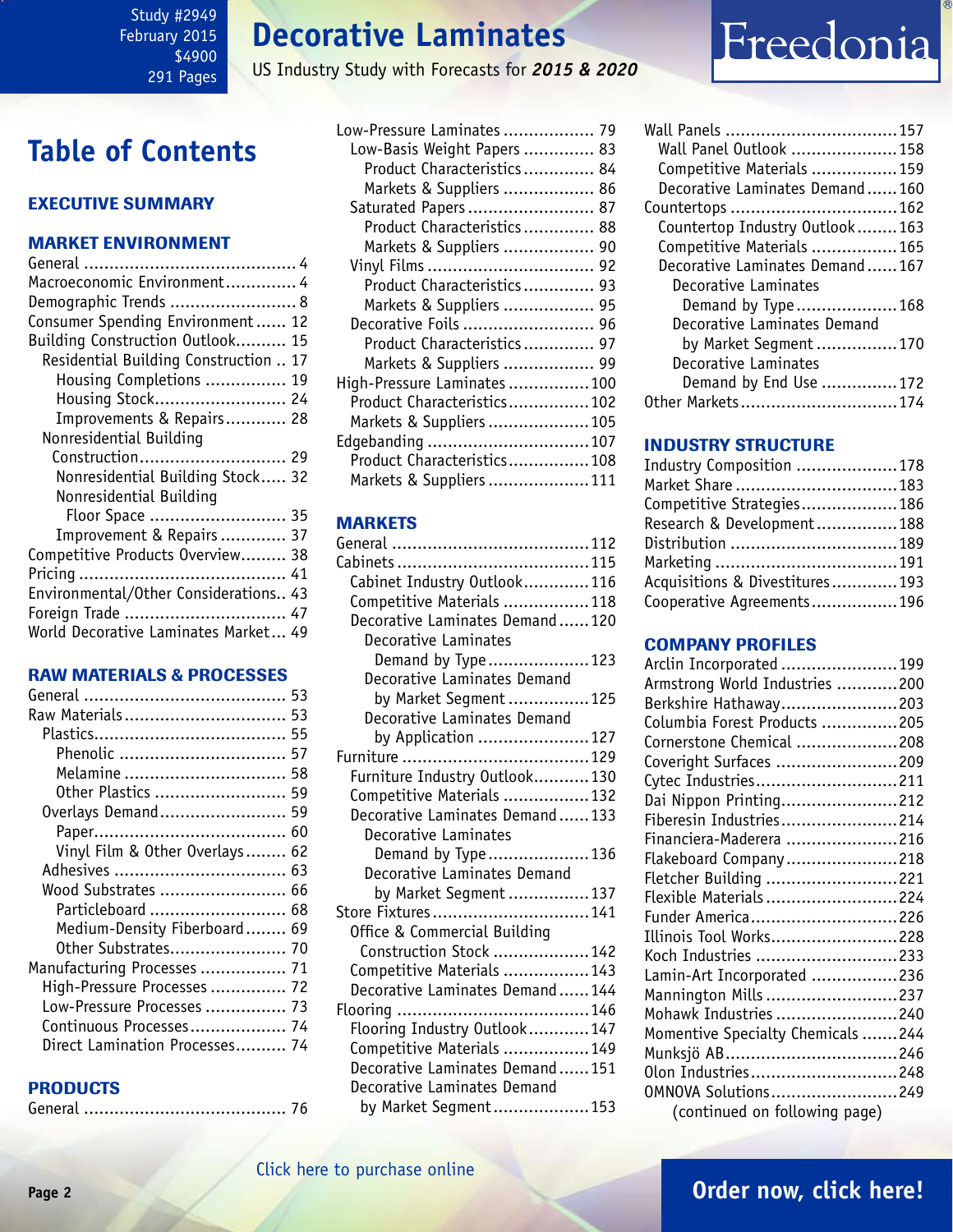Study #2949 February 2015 \$4900 291 Pages

# **Decorative Laminates**

US Industry Study with Forecasts for *2015 & 2020*

# <span id="page-2-0"></span>**Table of Contents**

#### Company Profiles

| (continued from previous page)      |  |
|-------------------------------------|--|
| Panolam Industries International252 |  |
| Patrick Industries256               |  |
| Pfleiderer AG 258                   |  |
| Plum Creek Timber 261               |  |
| Roseburg Forest Products 263        |  |
| Sekisui Chemical 266                |  |
| Sequana Capital268                  |  |
| SierraPine Limited269               |  |
| Spartech Corporation270             |  |
| Stevens Industries273               |  |
|                                     |  |
|                                     |  |
| Temple-Inland Incorporated282       |  |
| Timber Products284                  |  |
| Toppan Printing287                  |  |
| Woodcraft Industries 289            |  |
| Wrede Industrieholding290           |  |
|                                     |  |

# **List of Tables/Charts**

#### Executive Summary

|--|--|--|--|

#### Market EnvironmenT

| 1 | Macroeconomic Indicators 8          |
|---|-------------------------------------|
| 2 | Population & Households 12          |
|   | 3 Personal Consumption              |
|   | Expenditures 14                     |
|   | 4 Building Construction             |
|   | Expenditures 17                     |
|   | 5 Residential Building Construction |
|   | Expenditures 19                     |
|   | 6 New Housing Indicators 24         |
| 7 | Housing Stock by Type  27           |
|   | Cht Year of Construction of         |
|   | Housing Stock, 2010 27              |
|   | 8 Residential Improvement           |
|   | & Repair Expenditures  29           |
|   | 9 Nonresidential Building           |
|   | Construction Expenditures 32        |
|   | 10 Nonresidential Building Stock 35 |
|   | 11 Nonresidential Building          |
|   | Floor Space 37                      |
|   | 12 Nonresidential Building          |
|   | Improvement & Repair                |
|   | Expenditures 38                     |

- 13 Decorative Laminates Pricing..... 43 Cht World Decorative Laminates
	- Demand, 2010....................... 52

#### RAW MATERIALS & PROCESSES

|  | 1 Materials Demand in           |  |
|--|---------------------------------|--|
|  | Decorative Laminates  54        |  |
|  | 2 Plastics Demand in            |  |
|  | Decorative Laminates  56        |  |
|  | 3 Overlays Used in              |  |
|  | Decorative Laminates  60        |  |
|  | 4 Paper Overlays Used in        |  |
|  | Decorative Laminates  62        |  |
|  | 5 Vinyl Film & Other Overlays   |  |
|  | Used in Decorative Laminates 63 |  |
|  | 6 Adhesives Demand in           |  |
|  | Decorative Laminates  66        |  |
|  | 7 Wood Substrates Demand in     |  |
|  | Decorative Laminates  6         |  |
|  |                                 |  |

#### **PRODUCTS**

|   | 1 Decorative Laminates                |
|---|---------------------------------------|
|   | Demand by Type  78                    |
|   | Cht Decorative Laminates              |
|   | Demand by Type, 2010 79               |
|   | 2 Low-Pressure Decorative Laminates   |
|   | Demand by Type  82                    |
|   | Cht Low-Pressure Decorative Laminates |
|   | Demand by Type, 2010 83               |
|   | 3 Low-Basis Weight Paper              |
|   | Decorative Laminates Demand. 84       |
|   | 4 Saturated Paper Decorative          |
|   | Laminates Demand 88                   |
|   | 5 Vinyl Film Decorative               |
|   | Laminates Demand 93                   |
|   | 6 Decorative Foil                     |
|   | Laminates Demand 97                   |
|   | 7 High-Pressure Decorative            |
|   | Laminates Demand101                   |
| 8 | Edgebanding Demand108                 |

#### **MARKETS**

| 1 Decorative Laminates          |                                                                                              |
|---------------------------------|----------------------------------------------------------------------------------------------|
|                                 |                                                                                              |
| Cht Decorative Laminates Demand |                                                                                              |
|                                 |                                                                                              |
| 2 Cabinet Industry Outlook 118  |                                                                                              |
| Cht Cabinet Materials Demand    |                                                                                              |
|                                 |                                                                                              |
| 3 Cabinet Market for            |                                                                                              |
|                                 |                                                                                              |
|                                 | Demand by Market 114<br>by Market, 2010 115<br>by Type, 2010 120<br>Decorative Laminates 122 |

# Freedonia

|     | 4 Cabinet Market for Decorative                                 |
|-----|-----------------------------------------------------------------|
|     | Laminates by Type 124                                           |
| 5   | Cabinet Market for Decorative                                   |
|     | Laminates by Segment127                                         |
| 6   | Cabinet Market for Decorative                                   |
|     | Laminates by Application129                                     |
| 7   | Furniture Industry Outlook132                                   |
| 8   | Furniture Market for                                            |
|     | Decorative Laminates 135                                        |
| 9   | Furniture Market for Decorative                                 |
|     | Laminates by Type 137                                           |
| 10  | Furniture Market for Decorative                                 |
|     | Laminates by Segment141                                         |
| 11  | Office & Commercial Building<br>Construction Stock Outlook  143 |
|     | 12 Store Fixture Market for                                     |
|     | Decorative Laminates 146                                        |
| 13  | Flooring Industry Outlook  149                                  |
| Cht | Hard Surface Flooring Shipments                                 |
|     | by Surfacing Material, 2010151                                  |
| 14  | Flooring Market for Decorative                                  |
|     | Laminates by Type 153                                           |
| 15  | Flooring Market for Decorative                                  |
|     | Laminates by Segment154                                         |
| 16  | Wall Panel Industry Outlook 159                                 |
| 17  | Wall Panel Market for Decorative                                |
|     | Laminates by Type & Segment 162                                 |
| 18  | Countertop Industry Outlook  165                                |
| Cht | Countertop Demand by                                            |
|     | Surfacing Material, 2010167                                     |
| 19  | Countertop Market for                                           |
|     | Decorative Laminates 168                                        |
| 20  | Countertop Market for Decorative                                |
|     | Laminates by Type 169                                           |
| 21  | Countertop Market for Decorative                                |
|     | Laminates by Segment                                            |
|     | & Application172                                                |
| 22  | Countertop Market for Decorative                                |
|     | Laminates by End Use174                                         |
| 23  | Other Markets for                                               |
|     | Decorative Laminates 177                                        |
|     |                                                                 |
|     | <b>INDUSTRY STRUCTURE</b>                                       |
| 1   | <b>US Decorative Laminate</b>                                   |

| 1 UJ DELUIALIVE LAIIIIIALE |  |
|----------------------------|--|
| Sales by Company, 2010182  |  |
| Cht Decorative Laminates   |  |
| Market Share, 2010 183     |  |
| 2 Selected Acquisitions    |  |
| & Divestitures 195         |  |
| 3 Selected Cooperative     |  |
| Agreements 197             |  |

#### **Page 3 [Order now, click here!](#page-6-0)** [Click here to purchase online](http://www.freedoniagroup.com/DocumentDetails.aspx?Referrerid=FM-Bro&StudyID=2849)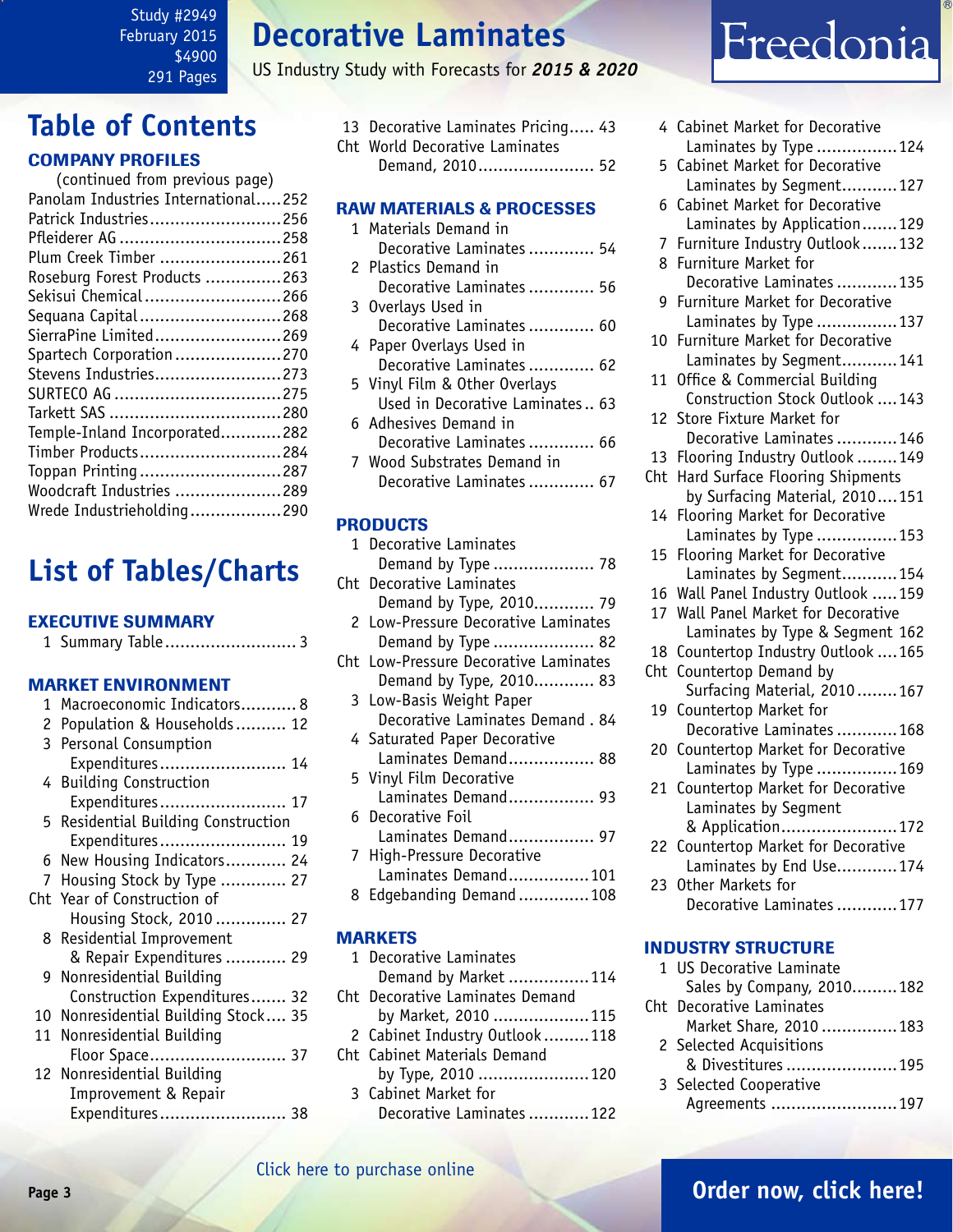<span id="page-3-0"></span>Study #2949 February 2015 \$4900 291 Pages

### **Decorative Laminates**

US Industry Study with Forecasts for *2015 & 2020*

# Freedonia

*Advances will be driven in part by the consumer perception of decorative laminates as the workhorse surfacing material, providing a low-cost, low-maintenance, durable surface.* 

### **US demand to rise 5.5% annually through 2015**

US demand for decorative laminates is forecast to advance 5.5 percent per year to 12.4 billion square feet in 2015, a rebound from the declines of the 2005- 2010 period. Continued improvement in the housing market, lower unemployment and greater credit availability will boost demand for laminates across the board in all major applications: cabinets, furniture, flooring, wall panels and countertops. Advances will also be driven by the consumer perception of decorative laminates as the workhorse surfacing material, providing a low-cost, low-maintenance, durable surface.

### **Low pressure laminates to offer best opportunities**

Demand for laminates made from lowpressure overlays, which account for more than 80 percent of decorative laminate sales in area terms, is forecast to grow 5.7 percent per year through 2015. Demand will be driven by increased penetration of saturated papers in the high-growth flooring market, particularly in residential settings where the cost savings of low-pressure laminates outweigh the durability benefits of higher-priced high-pressure laminates. Performance improvements in lowpressure laminates are continuing to fuel their adoption as a low-cost decorative surfacing material for furniture, cabinets and store fixtures. Demand for highpressure laminates will continue to benefit from their enhanced decorative



properties, long-term durability and resistance to scratches and other types of damage caused by wear and tear.

### **Cabinets, flooring to offer best market opportunities**

The cabinet market will continue to account for the single largest share of decorative laminates demand in 2015, while also posting gains well above the industry average. Decorative laminates will largely benefit from a rebound in cabinet production, based on an improving US housing market, as well as expanding export opportunities. Gains will also be boosted by rising interest in decorative laminates as a less costly alternative to lumber and wood veneers

in cabinet production. Laminate developments, such as three-dimensional woodgrain patterns, more vibrant hues and advanced embossing techniques, create a surface that better resembles various wood species at a lower cost.

The flooring market for decorative laminates will record the most rapid gains through 2015, fueled by improvement in construction spending and rising consumer interest in laminate flooring. As a result, laminate flooring production in the US will rebound. Decorative laminate producers will continue to introduce improved laminates for use in flooring, such as those featuring enhanced durability, and those that resemble natural stone and tile, or exotic wood.

Copyright 2012 The Freedonia Group, Inc.

### **Page 4 [Order now, click here!](#page-6-0)**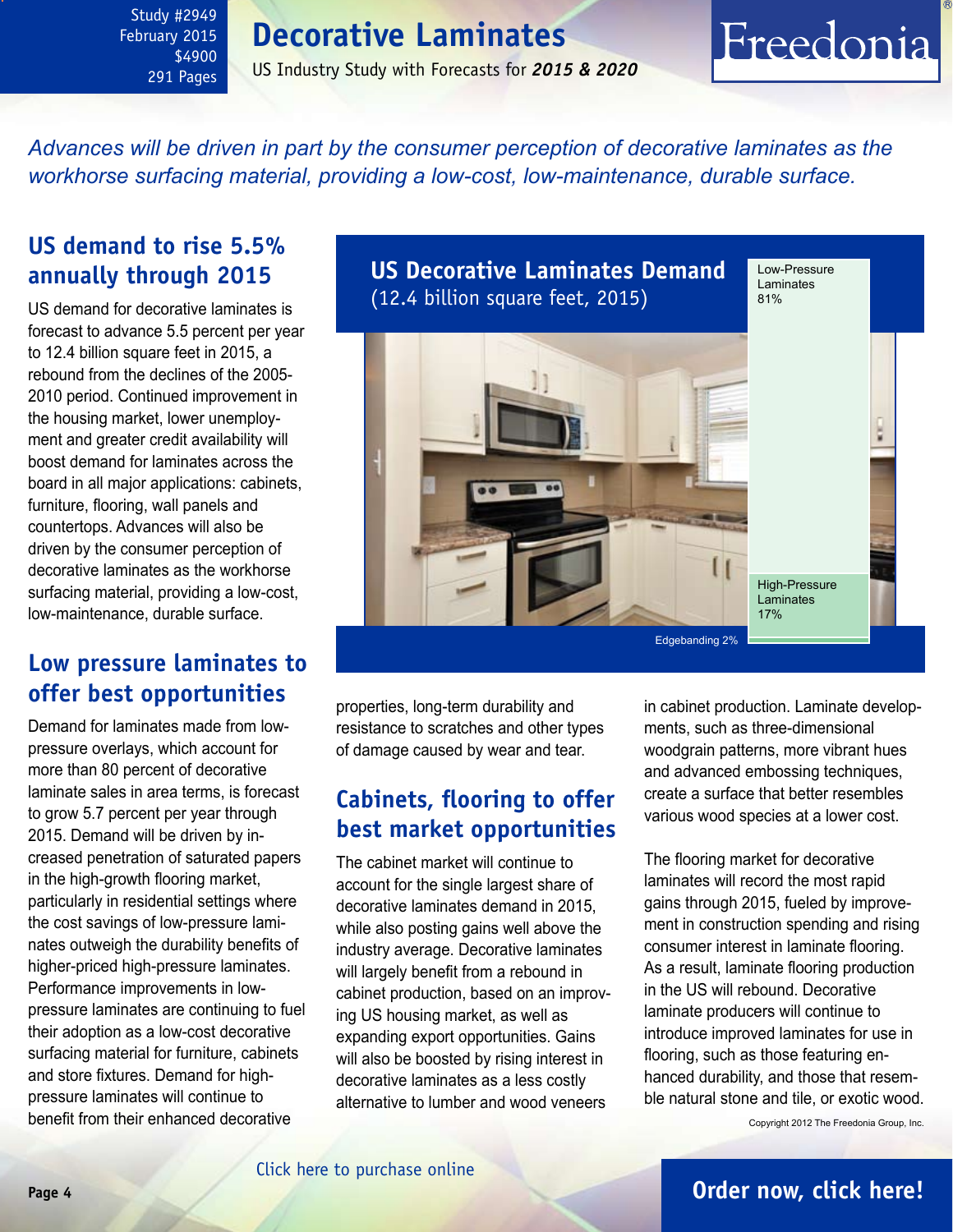# **Decorative Laminates**

US Industry Study with Forecasts for *2015 & 2020*

l

# **Sample Text, Table & Chart**

<span id="page-4-0"></span>Study #2949 February 2015

> \$4900 291 Pages

#### **raw materials & processes**

**Phenolic --** Phenolic resin demand in the manufacture of rative laminates is forecast to rise. pounds in 2015. Growth in phenol production levels of high-pressure to saturate kraft paper. As such,  $p$ through 2015, driven by a turnaro tion as these materials find use in negatively impacted by the downturn of the housing matrix  $\frac{1}{\sqrt{2}}$  and  $\frac{1}{\sqrt{2}}$  in the housing matrix matrix  $\frac{1}{\sqrt{2}}$  is the housing matrix of the housing matrix of the housing matrix of the housing matrix of 2006. **sample text**

Further gains will be derived from the use of phenolics in duction of metal laminates, such as Formica's DECOMETAL and olam Industries' PIONITE product lines. These high-pressure which are composed of metal foils bonded to phenolic resin-sa paper cores, are perceived as highly aesthetic surfacing materials high-end residential and commercial structures. Further growth will be

restrained by the development of laminates that do not feature a phenolic core. Some consumers prefer this type of surface material, even though it has less impact resistance than versions with phenolic core backings, because there is no unsightly dark line visible at the edge.

A phenolic resin is a low molecular-weight polymer produced from phenol and formaldehyde in a condensation reaction. The basic production of high-pressure laminates involves bonding five layers of paper that are saturated with phenolic resins and two layers of paper saturated with melamine resins. Wilsonart's WILSONART high-wear Formica's FORMICA horizontal laminates and Panolam Ind PIONITE DECOCOR and NEVAMAR THICKLAM lamina types of laminates that have high phenolic resin contents. These highpressure laminates feature cores saturated with several layers resins, creating a substrate up to one inch thick that is excellent for use as  $\alpha$ a structural material. Applications for high-pressure structur





### **TABLE V-12**

Freedonia

#### **STORE FIXTURE MARKET FOR DECORATIVE LAMINATES (million square feet)**

Item 2000 2005 2010 2015 2020

[Click here to purchase online](http://www.freedoniagroup.com/DocumentDetails.aspx?Referrerid=FM-Bro&StudyID=2849)

### **Page 5 [Order now, click here!](#page-6-0)**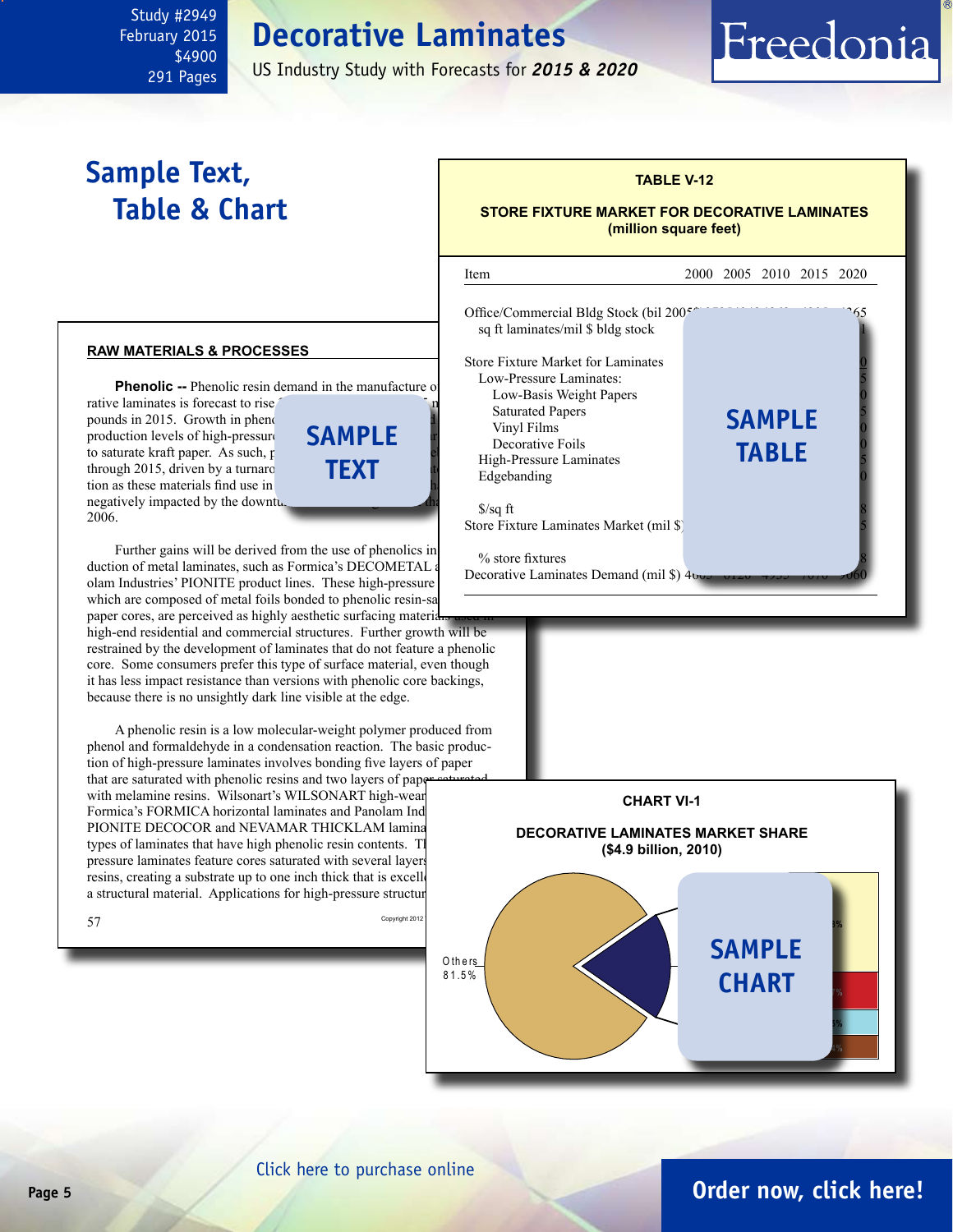## **Decorative Laminates**

US Industry Study with Forecasts for *2015 & 2020*

# **Sample Profile, Table & Forecast**

<span id="page-5-0"></span>Study #2949 February 2015

> \$4900 291 Pages



Saturated Paper Laminates Demand (mil  $\bullet$ 

#### **COMPANY PROFILES**

**SierraPine Limited** 3010 Lava Ridge Court, Suite 220 Roseville, CA 95661 916-772-3422 http://www.sie

Annual Sales: Employment:



SierraPine is a privately held limited partnership between Sierra

Pacific Industries (Redding, California) and Timber Products Company (Springfield, Oregon). The Company manufactures specialty panel products, including medium-density fiberboard (MDF), particleboard and moldings.

The Company is participates in the US decorative laminates industry through the manufacture of MDF, particleboard and moldings. MDF is manufactured from recycled or recovered wood fibers. These fibers are blended with formaldehyde-free resins and then fused together under high temperatures and pressure. SierraPine offers its MDF panels in various thicknesses and with optional flame-retardant properties under such brand names as MEDEX, ARREIS, MEDITE, PERMACORE, SIERRAPINE and PERMACORE. Specifically, ARREIS is the Company's economical and most sustainable MDF. This product is a formaldehyde-free system made with pre-consumer recycled wood fiber.

Furthermore, SierraPine has a supply agreement with Timber Products Company. Under the terms of the agreement, SierraPine

269 Copyright 2012 The Freedonia Group, Inc.

"Demand for saturated paper laminates is projected to increase 6.7 percent per year to three billion square feet in 2015, valued at \$1.5 billion. Gains will be driven by a recovery in the production of various building material products, such as flooring, cabinets and countertops. In addition, advances in demand for saturated papers will benefit from their favorable performance/cost considerations over high-pressure laminates in several applications, the most prominent being the high-growth flooring market." --Section IV, pg. 87

Freedonia

#### [Click here to purchase online](http://www.freedoniagroup.com/DocumentDetails.aspx?Referrerid=FM-Bro&StudyID=2849)

### **Page 6 [Order now, click here!](#page-6-0)**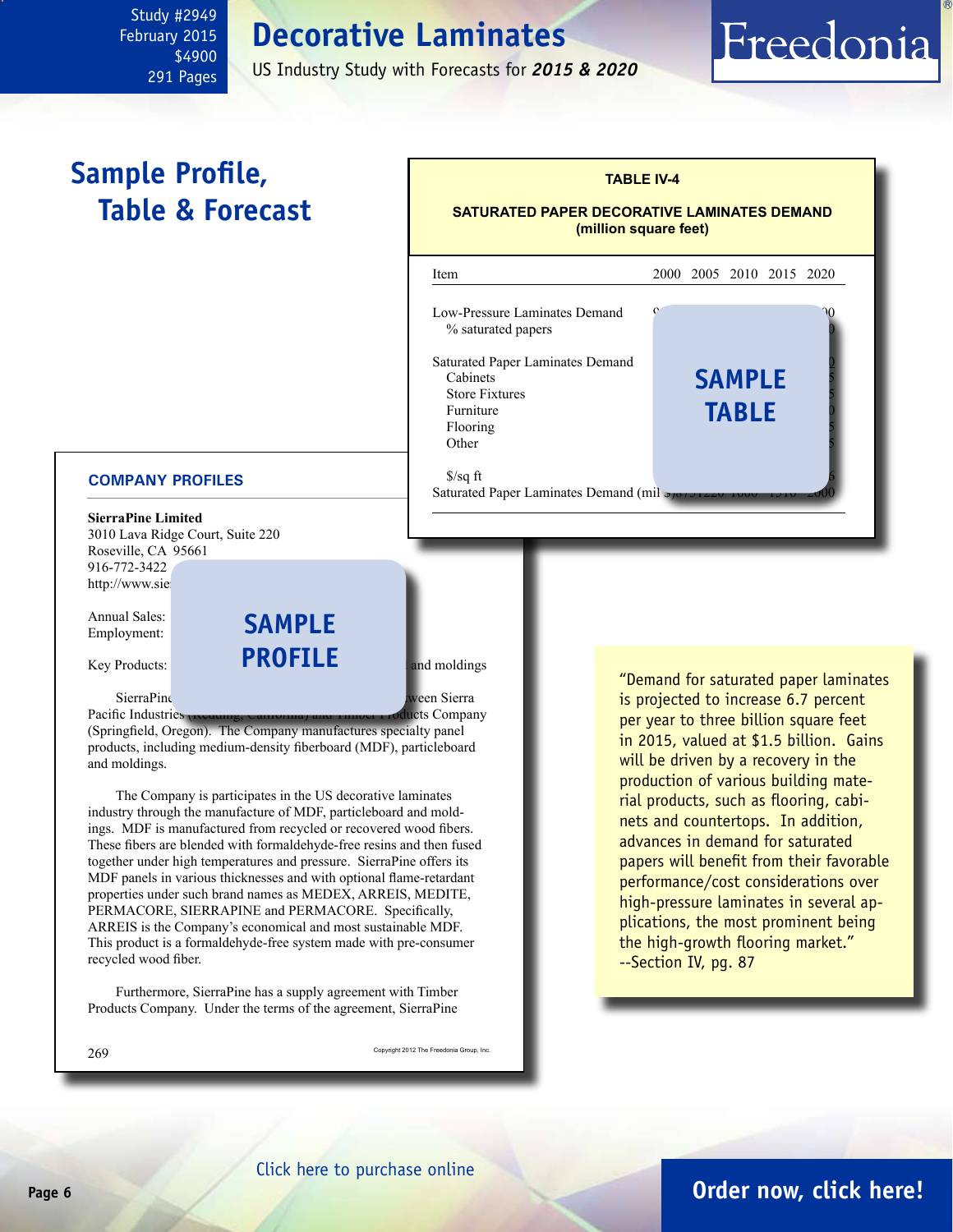## <span id="page-6-0"></span>**ORDER INFORMATION**

**Five Convenient Ways to Order**

INDUSTRY MARKET RESEARCH FOR BUSINESS LEADERS, STRATEGISTS, DECISION MAKERS

# Freedonia

**ONLINE: [www.freedoniagroup.com](http://www.freedoniagroup.com/DocumentDetails.aspx?Referrerid=FM-Bro&StudyID=2849)**

**MAIL: Print out and complete the order form and send to The Freedonia Group (see address at the bottom of this form)**

**PHONE: Call toll free, 800.927.5900 (US) or +1 440.684.9600**

**FAX: +1 440.646.0484 (US)**

**EMAIL: [info@freedoniagroup.com](mailto:info@freedoniagroup.com)**

#### **Free Handling & Shipping**

**There is NO charge for handling or UPS shipping in the US. Expect delivery in 3 to 5 business days. Outside the US, Freedonia provides free airmail service. Express delivery is available at cost.**

#### **Orders Outside of the US**

**Checks must be made payable in US funds, drawn against a US bank and mailed directly to The Freedonia Group. For wire transfers please contact our customer service department at info@ freedoniagroup.com. Credit cards accepted.**

#### **Credit Card Orders**

**For convenience, Freedonia accepts American Express, MasterCard or Visa. Credit card purchases must include account number, expiration date and authorized signature.**

#### **Save 15%**

**If you order three (3) different titles at the same time, you can receive a 15% discount. If your order is accompanied by a check or wire transfer, you may take a 5% cash discount (discounts do not apply to Corporate Use Licenses).**

#### **Corporate Use License**

**Now every decision maker in your organization can act on the key intelligence found in all Freedonia studies. For an additional \$2600, companies receive unlimited use of an electronic version (PDF) of the study. Place it on your intranet, e-mail it to coworkers around the world, or print it as many times as you like,** 

[Click here to learn more about](http://www.freedoniagroup.com/pdf/FreedoniaCULBro.pdf)  [the Corporate Use License](http://www.freedoniagroup.com/pdf/FreedoniaCULBro.pdf)

| <b>ORDER FORM</b><br><b>IF-WEB. 2849</b>                                                                                                                                                                                       |                                                                                                                                                                                                                                           |
|--------------------------------------------------------------------------------------------------------------------------------------------------------------------------------------------------------------------------------|-------------------------------------------------------------------------------------------------------------------------------------------------------------------------------------------------------------------------------------------|
|                                                                                                                                                                                                                                |                                                                                                                                                                                                                                           |
|                                                                                                                                                                                                                                |                                                                                                                                                                                                                                           |
| $+$ \$2600<br>Corporate Use License (add to study price) *                                                                                                                                                                     |                                                                                                                                                                                                                                           |
| Additional Print Copies @ \$600 each *                                                                                                                                                                                         |                                                                                                                                                                                                                                           |
| Total (including selected option) \$                                                                                                                                                                                           |                                                                                                                                                                                                                                           |
| □ Enclosed is my check (5% discount) drawn on a US bank and payable to<br>The Freedonia Group, Inc., in US funds (Ohio residents add 7.75% sales tax)                                                                          | Street (No PO Box please)                                                                                                                                                                                                                 |
|                                                                                                                                                                                                                                |                                                                                                                                                                                                                                           |
| □ Bill my company □ American Express □ MasterCard □ Visa                                                                                                                                                                       |                                                                                                                                                                                                                                           |
| <b>MM</b><br>YY                                                                                                                                                                                                                | <b>Country</b> <u>example and the set of the set of the set of the set of the set of the set of the set of the set of the set of the set of the set of the set of the set of the set of the set of the set of the set of the set of t</u> |
| Credit Card #<br><b>Expiration Date</b>                                                                                                                                                                                        |                                                                                                                                                                                                                                           |
| Signature experience and the state of the state of the state of the state of the state of the state of the state of the state of the state of the state of the state of the state of the state of the state of the state of th | Email<br><u> 1980 - Jan Samuel Barbara, martin a shekara 1980 - An tsara 1980 - An tsara 1980 - An tsara 1980 - An tsara</u>                                                                                                              |

**\* Please check appropriate option and sign below to order an electronic version of the study.**

#### **Corporate Use License Agreement**

**The above captioned study may be stored on the company's intranet or shared directory, available to company employees. Copies of the study may be made, but the undersigned represents that distribution of the study will be limited to employees of the company.**

#### **Individual Use License Agreement**

**The undersigned hereby represents that the above captioned study will be used by only \_\_\_ individual(s) who are employees of the company and that the study will not be loaded on a network for multiple users. In the event that usage of the study changes, the Company will promptly notify Freedonia of such change and will pay to Freedonia the appropriate fee based on Freedonia's standard fee schedule then in effect. Note: Entire company corporate use license, add \$2600; one additional user, add \$600; two additional users, add \$1200; three additional users, add \$1800.**

**Signature Signature**

**The Freedonia Group, Inc. 767 Beta Drive • Cleveland, OH • 44143-2326 • USA • [Web site: www.freedoniagroup.com](http://www.freedoniagroup.com/Home.aspx?ReferrerId=FM-Bro) Tel US: 800.927.5900 or +1 440.684.9600 • Fax: +1 440.646.0484 • [e-mail: info@freedoniagroup.com](mailto:info@freedoniagroup.com)**